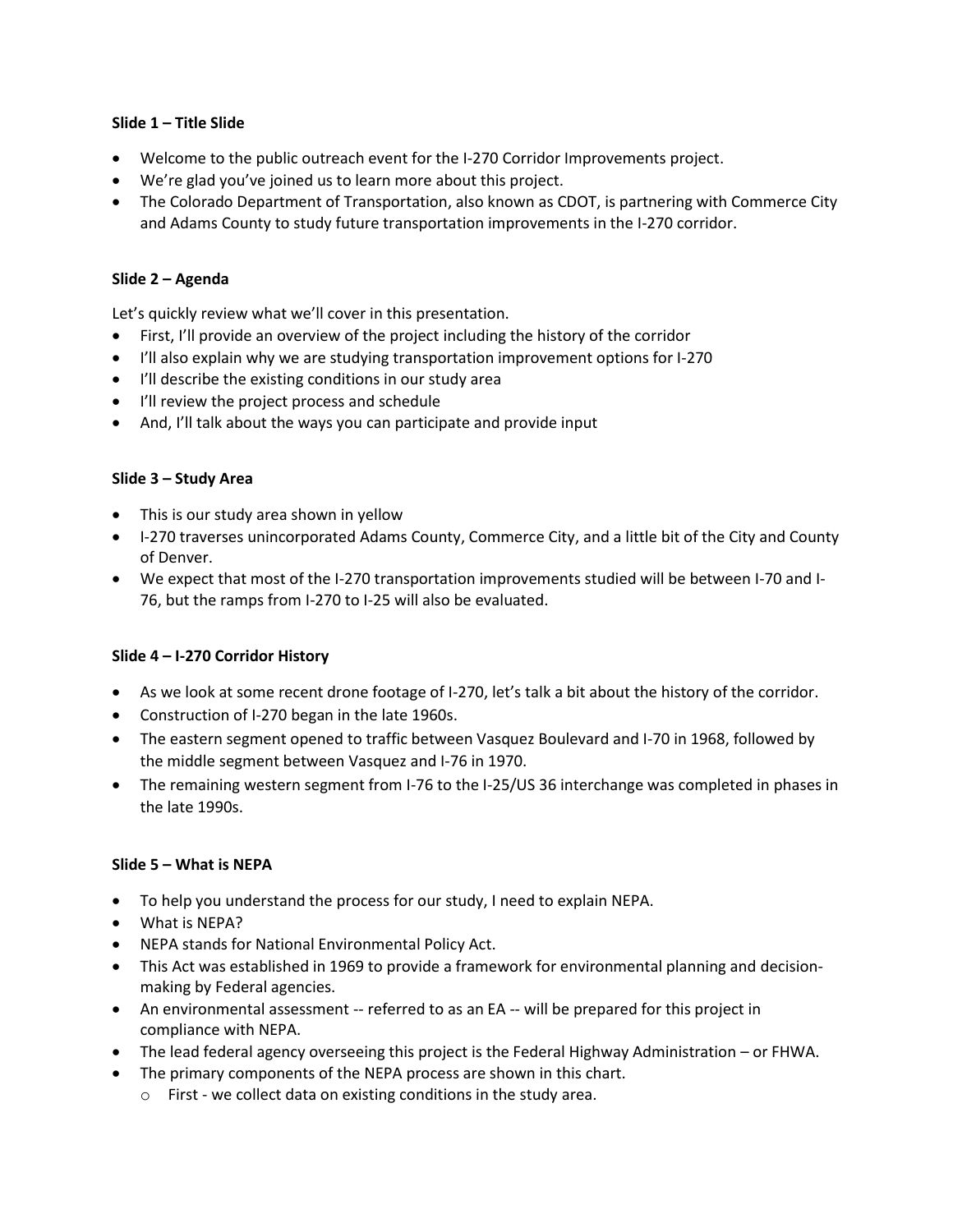- $\circ$  We use this data to understand the issues that need to be addressed in the project corridor. This is the basis for what is called "purpose and need." A purpose and need statement articulates the specific problems to be addressed.
- $\circ$  The purpose and need is the foundation for identifying what transportation improvement alternatives to consider for the project.
- o Once we've identified an alternative or alternatives that meet the purpose and need, we'll evaluate the benefits and impacts of the alternatives in the EA.
- $\circ$  At the top of the chart and key to this process is public involvement.
- $\circ$  Providing meaningful opportunities for the public to participate and provide input is essential to the NEPA decision-making process.

## **Slide 6 – What is the purpose of the project…**

- Let's take a look at the draft purpose and need statement that CDOT and FHWA have developed this project.
- Commerce City and Adams County have reviewed and approved this purpose and need and now we'd like your input.
- The purpose of the I-270 corridor improvements project is to implement transportation solutions which modernize the I-270 corridor to accommodate transportation demands.
- The needs include:
	- o Improve safety by reducing the rate of vehicle crashes,
	- o Improve travel time reliability and reduce delays,
	- o Update obsolete and deficient bridges and highway infrastructure, and
	- o Accommodate truck freight traffic.
- The secondary goals of the project include:
	- o Accommodation of existing and planned multimodal routes,
	- o Consideration of the natural and human environment, and
	- o Consideration of approved local and regional transportation plans.
- I'm going to step through each of the needs in more detail, and I hope you'll let us know if we've missed any of the key issues in the I-270 corridor.

## **Slide 7 – Safety**

- Let's talk first about the safety issues we've identified along I-270.
- We compiled available data on I-270 crashes during the period between 2014 and 2018.
- The data shows that most of the corridor experiences crash rates above state average for similar routes.
- There is a high incidence of rear end and sideswipe crashes, likely due to the stop-and-go traffic conditions during peak periods.

## **Slide 8 – High Crash Locations**

- This map shows the highest crash locations in the corridor.
	- o eastbound I-270 between I-76 and York Street,
	- o westbound I-270 at Vasquez Boulevard, and
	- o the eastbound I-270 ramp to I-70.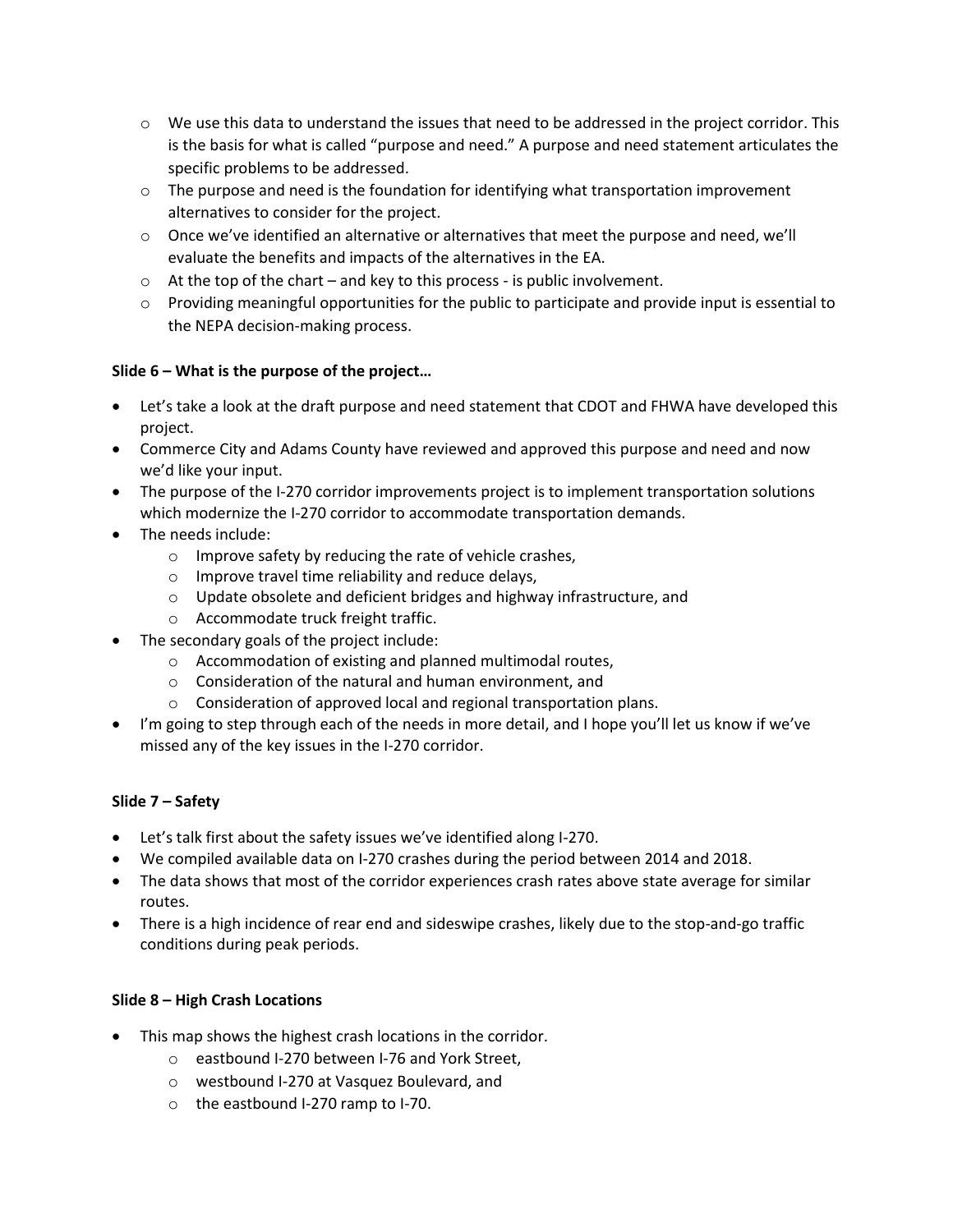• CDOT completed a Safety Assessment Report in 2016 for the Vasquez Boulevard interchange.

### **Slide 9 – Vasquez Interchange Video**

- The Vasquez interchange is an outdated tight cloverleaf design with a short distance between loop ramps.
- Drivers have a short distance to weave and merge between the entrance and exit ramps.
- We believe this condition contributes to a high number of crashes, particularly involving commercial vehicles.

## **Slide 10 – Reliability and Delay**

- This leads me to the next topic travel time reliability and delays.
- I-270 is a key link for commuters, and business growth in the area has produced high volumes of freight traffic.
- Daily traffic congestion patterns begin on I-270 earlier than any other freeway in Colorado.
- When you're able to drive the corridor at the posted speed limits, which we refer to as free-flow conditions, it takes about six and a half minutes to get through the corridor.
- Peak period travel times can be as long as 23 minutes.

## **Slide 11 – AM Peak Period Heat Map**

- This heat map shows the travel speeds of traffic along I-270 during the morning peak period between 7:00 and 8:45 AM.
- The time of day is listed across the top eastbound travel speeds are shown on the left and westbound travel speeds on the right.
- The location along I-270 is listed down the middle of the figure.
- The different colors represent average speeds at specific times and locations.
- Green indicates faster speeds and red indicates slower speeds.
- In the eastbound direction, the slowest travel speeds on I-270 occur between I-25 and Vasquez Boulevard.
- In the westbound direction, the slowest travel speeds on I-270 occur between I-70 and Vasquez Boulevard.

## **Slide 12 – PM Peak Period Heat Map**

- This heat map shows the same information for the evening peak period , between 4:00 and 6:45 PM.
- The pattern is very similar to the morning peak period with the most substantial slow downs occurring eastbound between I-76 and Vasquez eastbound and westbound between I-70 and Vasquez.
- Backups of traffic at off ramps is one factor that slows down travel on I-270.
- Crashes in the corridor are another factor causing delay and reducing the reliability of travel times.
- An interesting thing we observed during the recent stay-at-home directives due to COVID-19 was that traffic volumes on I-270 were much less affected than other corridors.
- We saw traffic counts cut in half on most metro freeways.
- Daily traffic on I-270 fell about 20% in mid-March, and only about 6% by late May.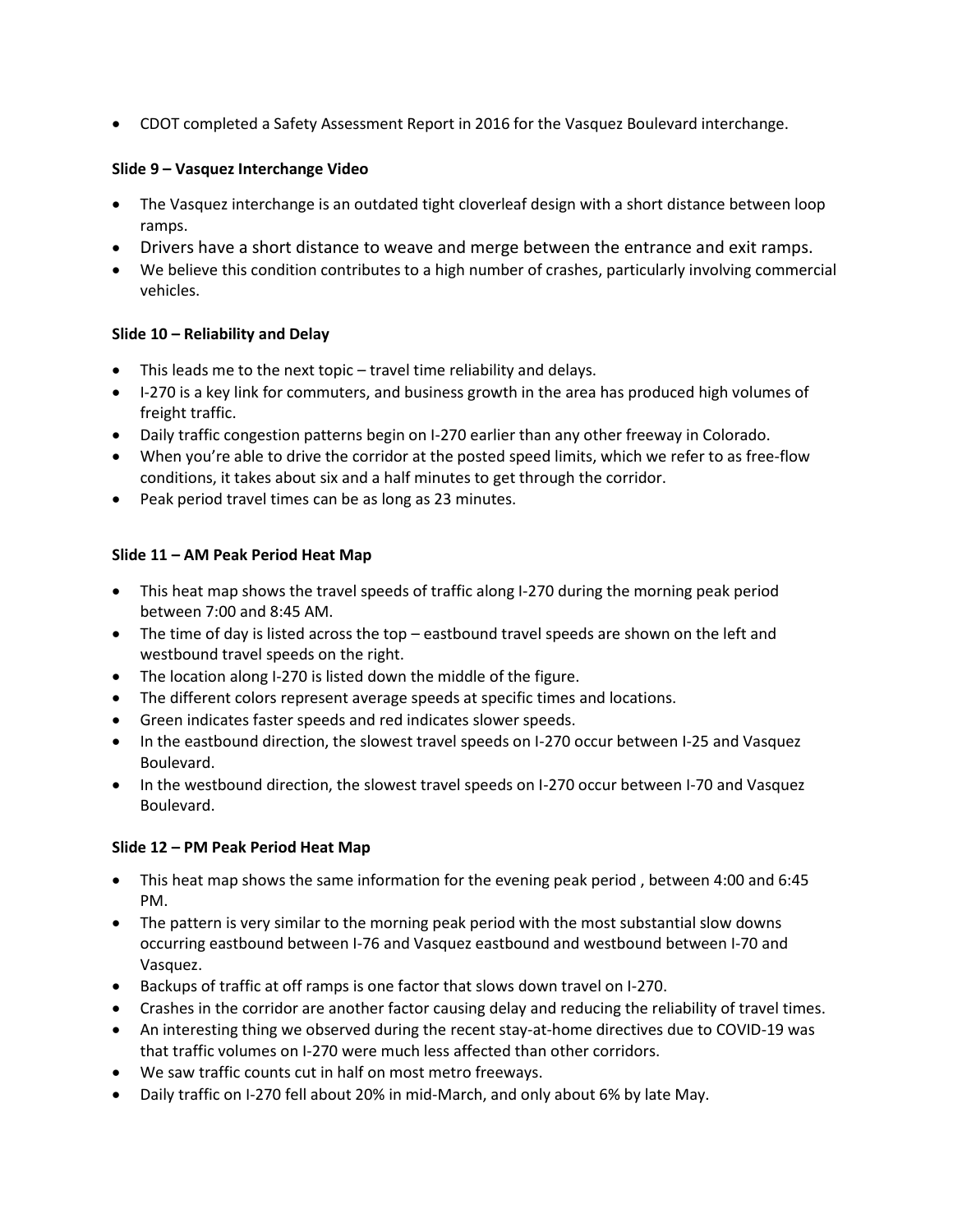### **Slide 13 – Infrastructure**

- The next need I'll talk about is the condition of the infrastructure on I-270.
- As I mentioned earlier, much of this corridor was built about 50 years ago.
- CDOT has maintained I-270 through the years, but the infrastructure is obsolete and deficient compared to modern interstate standards.
- The primary infrastructure issues in the corridor include bridges, the pavement and subgrade, and the geometry at interchanges.
- Let's talk about the bridges first.
	- $\circ$  Four of the I-270 bridges and the Vasquez Boulevard bridge are rated as structurally deficient.
	- o These include:
		- the I-270 westbound and eastbound bridges over the South Platte River,
		- the I-270 westbound bridge over the Burlington Ditch,
		- the I-270 westbound bridge over Brighton Boulevard/BNSF/UPRR, and
		- the Vasquez Boulevard bridge over Sand Creek.
	- $\circ$  All of these bridges were built in 1969 with the exception of the Vasquez bridge, which was built in 1940.
	- $\circ$  Several additional bridges along the I-270 corridor may fall into a structurally deficient category during the next bridge maintenance inspection.
- The second critical infrastructure issue in the corridor is the pavement and subgrade.
	- $\circ$  The pavement has been overlaid numerous times over the years and currently shows signs of distress, like cracking.
	- $\circ$  For those of you who drive the corridor, you may have noticed the roller coaster effect between the South Platte River and Brighton Boulevard.
	- o This is where I-270 crosses over an old land fill area.
	- $\circ$  There is differential settlement in this area creating four distinct areas of high points and low points.
	- o Ponding occurs in the low points during precipitation events.
	- $\circ$  These conditions are expected to worsen over time and continue to be a maintenance issue for CDOT.
- The last critical infrastructure issue is the geometry at interchanges.
- In particular, the length of acceleration and deceleration lanes at some interchanges do not meet current standards in several locations.
- This is a contributing factor in safety and delays.

#### **Slide 14 – Freight**

- The last need I'd like to explain is the need to accommodate truck freight traffic.
- I-270 is categorized within the Primary Highway Freight System, which is a network of highways identified as the most critical highway portions of the U.S. freight transportation system.
- Trucks make up between 5.4% and 13.1% of the total traffic volume throughout the day.
- This includes trucks passing through the corridor and trucks accessing the numerous commercial and industrial sites along the corridor.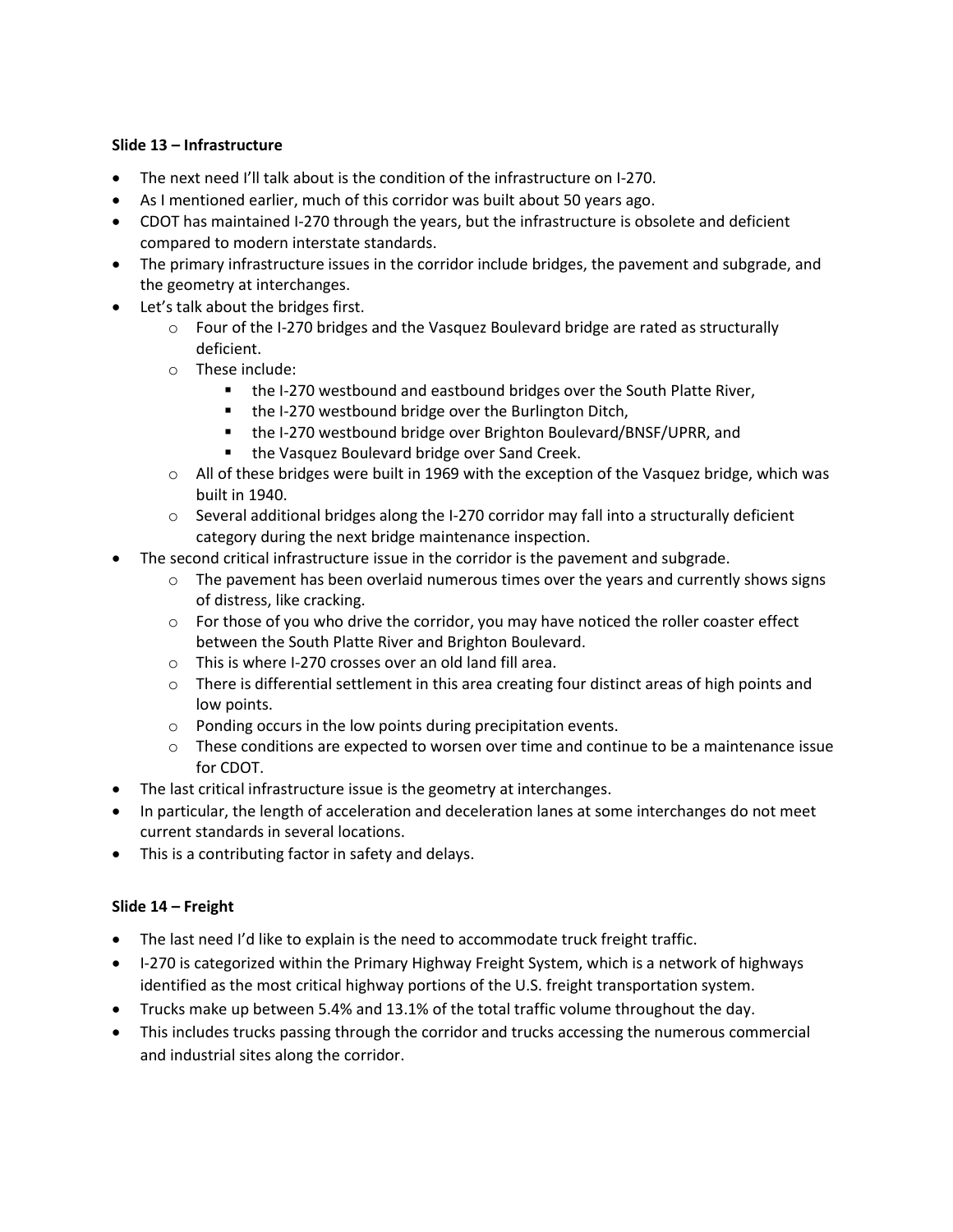## **Slide 15 – Truck Mode Split**

- These charts give you a sense for how much truck traffic the area surrounding I-270 experiences.
- The chart on the left shows the percentage of commercial trucks versus passenger vehicles driving on local roads in the vicinity of I-270.
- About a 1/3 of the traffic is commercial trucks, which is far higher than the statewide average of 2% shown in the chart on the right.

### **Slide 16 – Vasquez Crash**

- As critical as I-270 is for truck freight movement in the region, the corridor doesn't currently accommodate trucks very well.
- The tight cloverleaf design I mentioned earlier at the Vasquez Boulevard interchange creates a challenging weaving interaction between trucks and passenger vehicles, which impacts truck operations and contributes to a high number of accidents at this location.
- This photo shows a tanker truck that rolled over in a crash on I-270 at Vasquez that shut down the interstate for several hours and resulted in injuries to the driver.
- The 2019 Colorado Freight Plan identifies Vasquez Boulevard as an "important freight, energy, and industrial corridor with significant...mobility issues affecting freight movement...."

## **Slide 17 – Narrow Shoulders**

- Another issue affecting truck freight operations is narrow shoulders.
- Adequate shoulder widths are important for trucks to address inevitable mechanical issues and tire blow outs during long journeys.
- Many stretches of I-270 have sub-standard shoulder widths for trucks.
- This cross section shows the minimum shoulder widths along the corridor, which are below the 4-foot standard for inside shoulders and 10-foot standard for outside shoulders.
- Stop and go traffic is the other primary factor affecting truck freight traffic on I-270.
- The Colorado Freight Plan lists the section of I-270 from I-76 to 56th Avenue as a "congested bottleneck area"
- Delays and crashes related to stop and go traffic impair movement of truck freight in the corridor.

## **Slide 18 – Existing Conditions – Infrastructure**

- Now that you have an understanding of why the project is needed, let's talk about the existing conditions along the I-270 corridor.
- It's important to understand the context of the corridor because the improvements we propose will be evaluated as to how they impact property and resources surrounding the corridor.
- This map of our study area shows the existing infrastructure.
- This includes I-270 which you can see spanning the length of the map.
- Three other interstates connect with this corridor including I-25, I-76, and I-70.
- Other connecting routes include Vasquez Boulevard and Quebec Street.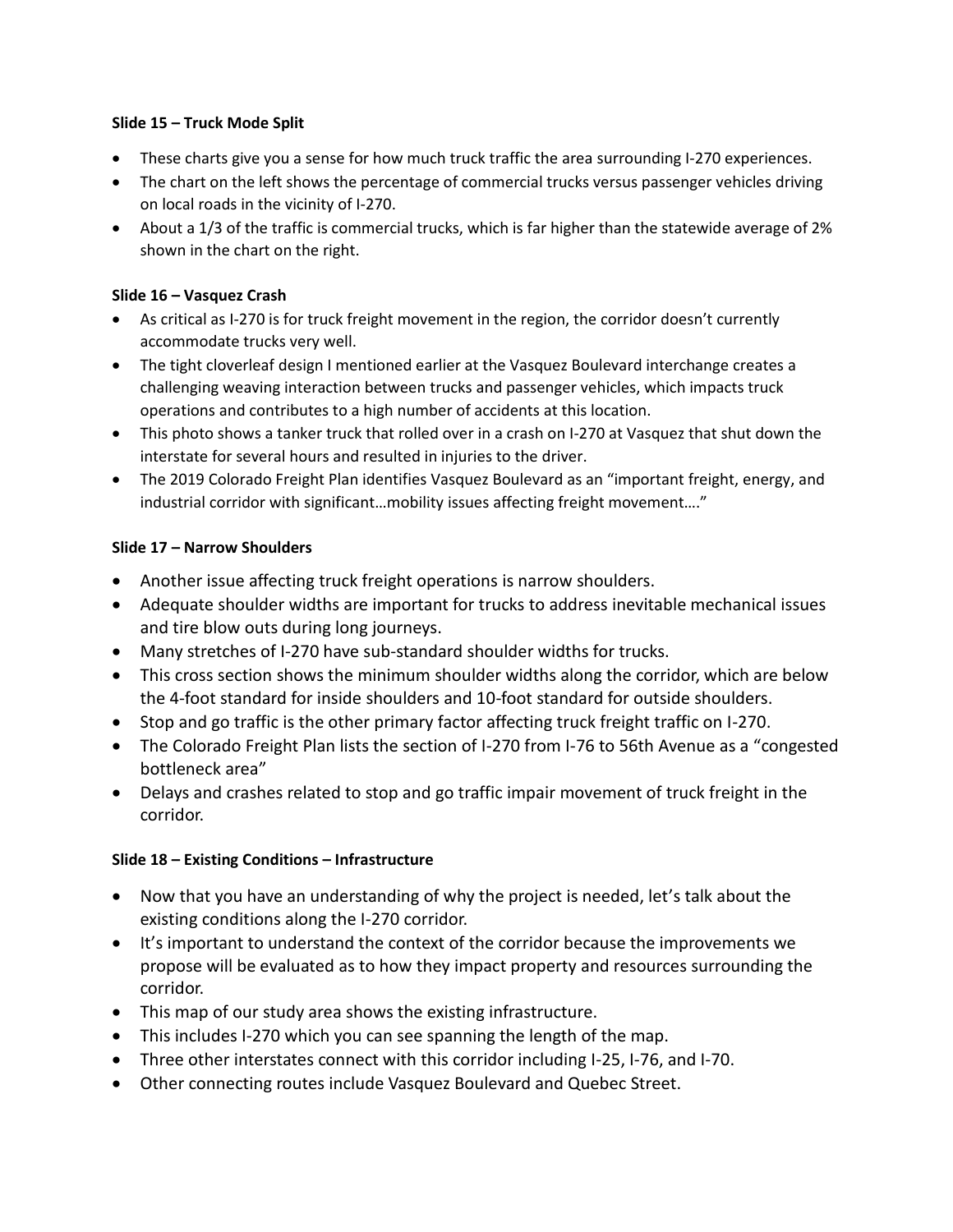• There is also major infrastructure crossing under I-270 near the center of the corridor, including the Union Pacific and Burlington Northern railroads, the Burlington Ditch, and Brighton Boulevard.

### **Slide 19 – Existing Conditions – Historic Resources**

- The Burlington Ditch, Brighton Boulevard, and the railroads also happen to be either listed or eligible for listing on the National Register of Historic Resources.
- Gardener Ditch is also eligible historic resource in the study area.
- These are highlighted in red on the map.
- As part of the NEPA process, we will comply with Section 106 of the National Historic Preservation Act.
- To comply with this Act, we must consider the effects of the project on these and other historic properties identified during our data collection process.

### **Slide 20 – Existing Conditions – Land Use**

- Looking at the surrounding land uses in the corridor, we have a lot of industrial areas with pockets of commercial, mixed use, and residential.
- This map shows industrial uses in purple, commercial in red, mixed use in orange, and residential in yellow.
- A few of the major industries include the Suncor refinery, Metro Wastewater, and the  $56<sup>th</sup>$ Avenue and Stapleton industrial parks.
- Residential uses adjacent to the corridor include the Rose Hill neighborhood located north of I-270 between Newport Street and Kearny Street.

## **Slide 21 – Existing Conditions – Natural Resources**

- While this is a fairly urban corridor, we also have some natural resources.
- Clear Creek and the South Platte River both cross under I-270, and Sand Creek parallels the south side of the corridor east of I-76.
- These waterways have associated floodplains shown in green, which are regulated by the Federal Emergency Management Agency and the County.
- They also have wetland areas shown in aqua blue, which are regulated by the US Army Corps of Engineers.
- These features create some constraints that we will consider as we look at transportation improvements for I-270.

#### **Slide 22 – Existing Conditions – Recreation Resources**

- Recreational amenities are another resource in our study area that we need to consider.
- All three of the waterways in our study area have adjacent trails, greenways, and parks.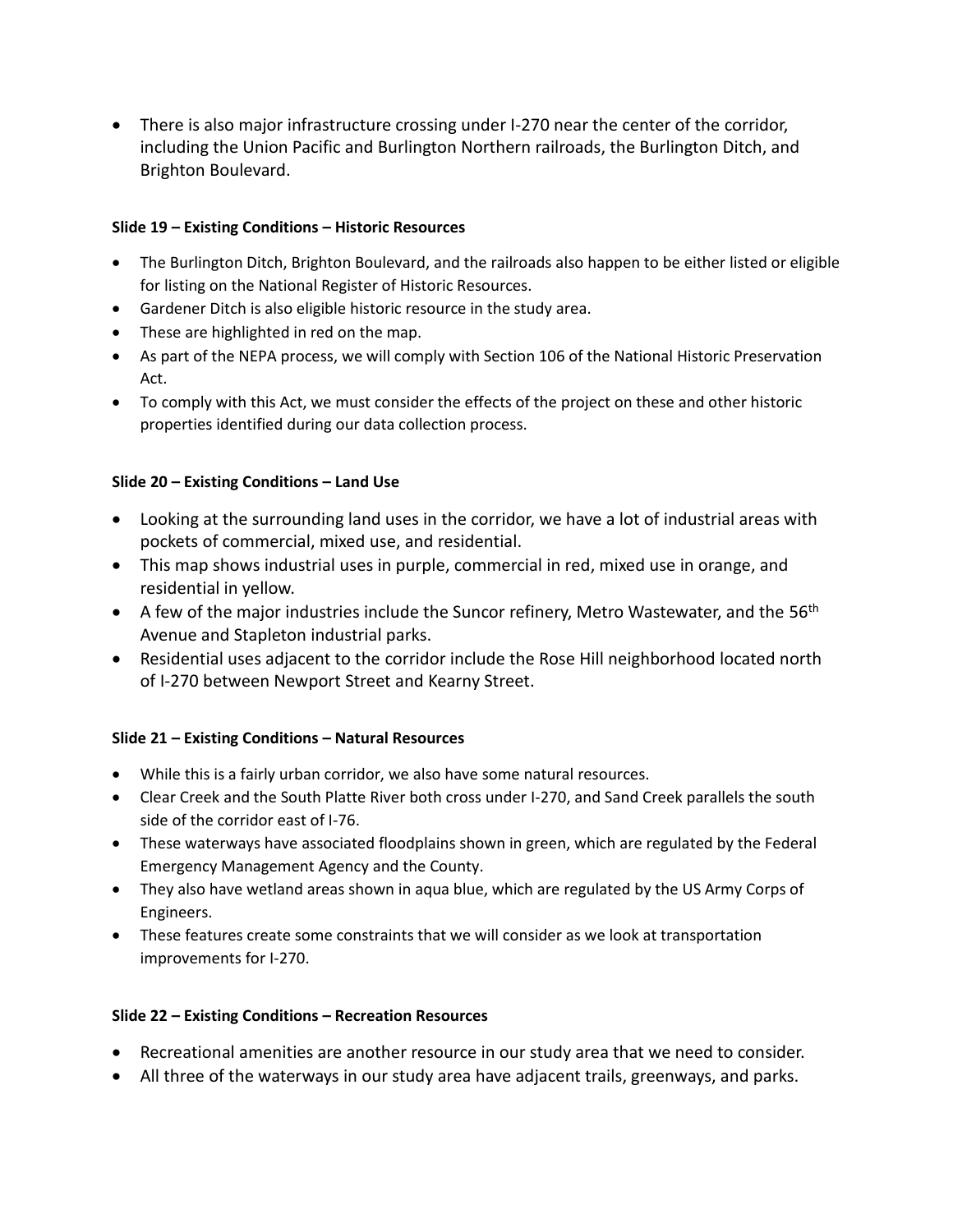- The Clear Creek Trail and the South Platte River Trail cross under I-270 in the west half of the corridor.
- The Sand Creek Trail parallels the south side of I-270 for most of the way east of I-76.
- We are coordinating with the Greenway Foundation and the Sand Creek Greenway to understand the use patterns on each of these facilities and the planned recreation improvements and long-term goals for these facilities.
- These recreation amenities are an important part of the context of our study area that we need to consider as we plan transportation improvements for I-270.

# **Slide 23 – Key Steps and Timeline**

- Before I wrap up, I'd like to talk about the key steps in the Environmental Assessment process for our project and our anticipated timeline.
- The key steps in the process are listed down the left side of this chart.
- The years and months are shown across the top.
- There is a horizontal bar for each step showing when that activity is expected to occur.
- And, there are stars showing when we are planning to have public outreach events like this one.
- You can see that we expect the Environmental Assessment process to be completed late in 2021.
- We have mostly finished our data collection at this point and we are firming up the purpose and need for the project.
- This is part of the reason we're holding this event.
- We want to hear from you before we finalize our purpose and need.
- What issues in the corridor are most critical to you?
- What problems in the corridor do you think need to be addressed?
- We'll be considering input from the public as we identify alternatives for transportation improvements on I-270.
- We're aiming to complete the alternatives development process this fall and will hold another outreach event to share what we came up with.
- We'll do a detailed evaluation on the benefits and impacts of the alternatives for improvements to I-270.
- This will all be documented in the Environmental Assessment and we're planning to make that available for you to review in the fall of 2021.
- After we get input from stakeholders and the public on the EA, FHWA will make a final decision on how to move forward.
- There are three potential outcomes:
	- $\circ$  One FHWA will sign a Finding of No Significant Impact for the selected alternative and the project will proceed into final design and construction.
	- o Two FHWA could determine the project has significant impacts and requires more detailed evaluation in an Environmental Impact Statement.
	- $\circ$  Or, three FHWA could determine that the project should not move forward.